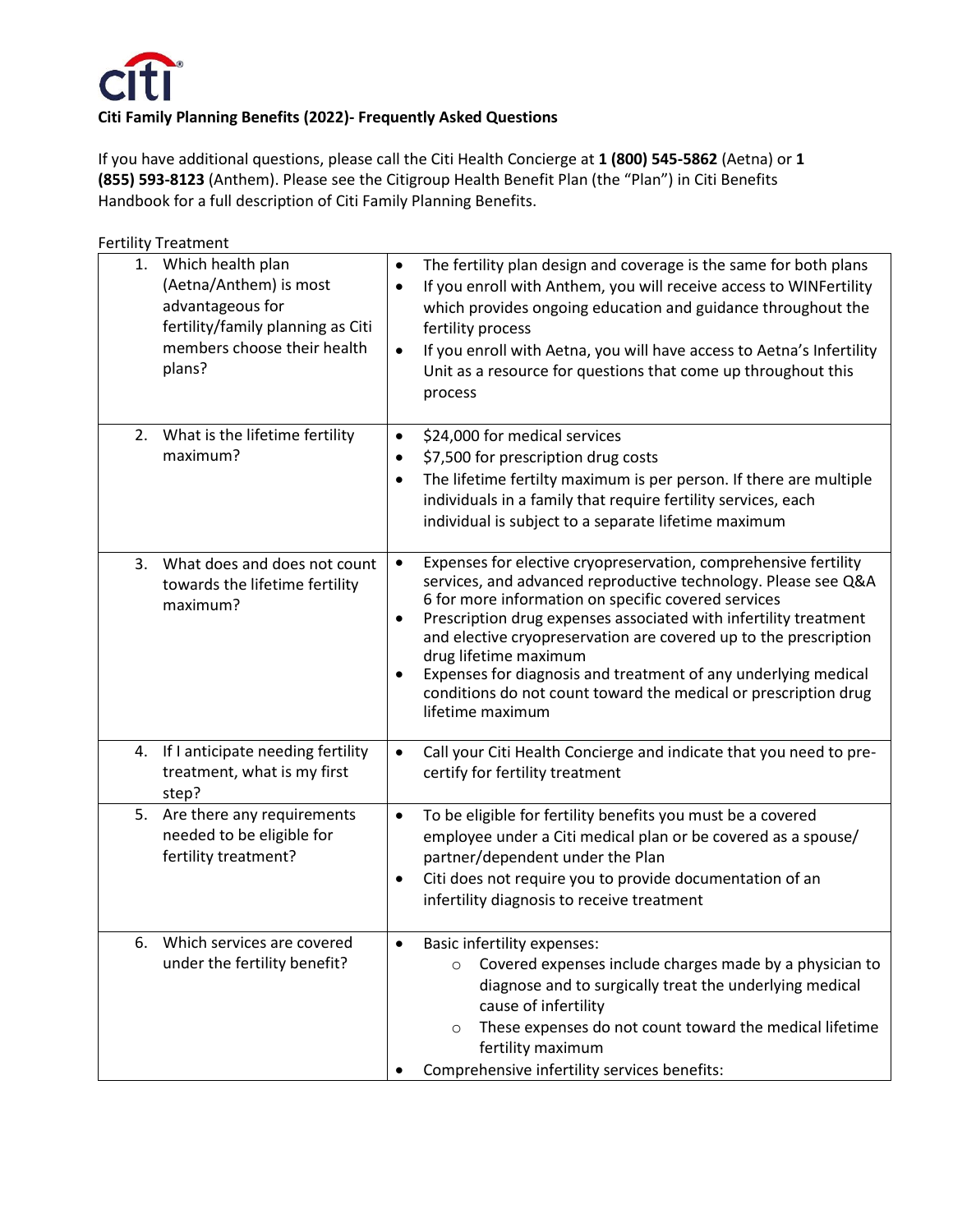|--|--|

|  | $\circ$ | Ovulation induction                                             |
|--|---------|-----------------------------------------------------------------|
|  | $\circ$ | Intrauterine insemination                                       |
|  |         | Advanced reproductive technology (ART) benefits:                |
|  | $\circ$ | In vitro fertilization (IVF) cycles, including freeze-all cycle |
|  |         | (fertilization and culture of embryo)                           |
|  | $\circ$ | Reciprocal IVF cycles                                           |
|  | $\circ$ | Intrauterine embryo lavage                                      |
|  | $\circ$ | Embryo transfer                                                 |
|  | $\circ$ | Elective single embryo transfer                                 |
|  | $\circ$ | Artificial insemination                                         |
|  | $\circ$ | Gamete intrafallopian tube transfer (GIFT)                      |
|  | $\circ$ | Zygote intrafallopian tube transfer (ZIFT)                      |
|  | $\circ$ | Low tubal ovum transfer                                         |
|  | $\circ$ | Assisted hatching                                               |
|  | $\circ$ | Pre-implantation genetic diagnosis (PGD) and screening          |
|  |         | (PGS), when it is medically necessary (subject to medical       |
|  |         | criteria)                                                       |
|  | $\circ$ | Evaluation by a reproductive endocrinologist or infertility     |
|  |         | specialist, drug therapy, and intracytoplasmic sperm            |
|  |         | injection (ICSI)                                                |
|  | $\circ$ | Cryopreserved embryo transfers                                  |
|  | $\circ$ | Oocyte (Egg) thaw cycles                                        |
|  | $\circ$ | ART services for procedures that are covered expenses           |
|  |         | including charges associated with storage and                   |
|  |         | procurement of partner's sperm for ART and Testis               |
|  |         | Biopsy, when the partner is also covered under the Plan         |
|  | $\circ$ | Sperm sourcing includes specialized sperm retrieval             |
|  |         | techniques (including vasal sperm aspiration,                   |
|  |         | microsurgical epididymal sperm aspiration (MESA),               |
|  |         | percutaneous epididymal sperm aspiration (PESA),                |
|  |         | electroejaculation, testicular sperm aspiration (TESA),         |
|  |         | microsurgical testicular sperm extraction (TESE), seminal       |
|  |         | vesicle sperm aspiration and sperm recovery from                |
|  |         | bladder or urine for retrograde ejaculation are                 |
|  |         | considered medically necessary to overcome                      |
|  |         | anejaculation or azoospermia                                    |
|  |         | Cryopreservation                                                |
|  | $\circ$ | Medically Necessary: Cryopreservation of sperm, oocytes         |
|  |         | or embryos is considered medically necessary for                |
|  |         | members undergoing infertility due to chemotherapy,             |
|  |         | pelvic radiotherapy or other gonadotoxic therapies, with        |
|  |         | no storage time limitation when approved and covered            |
|  |         | under the Plan. Gonadotoxic treatments include                  |
|  |         |                                                                 |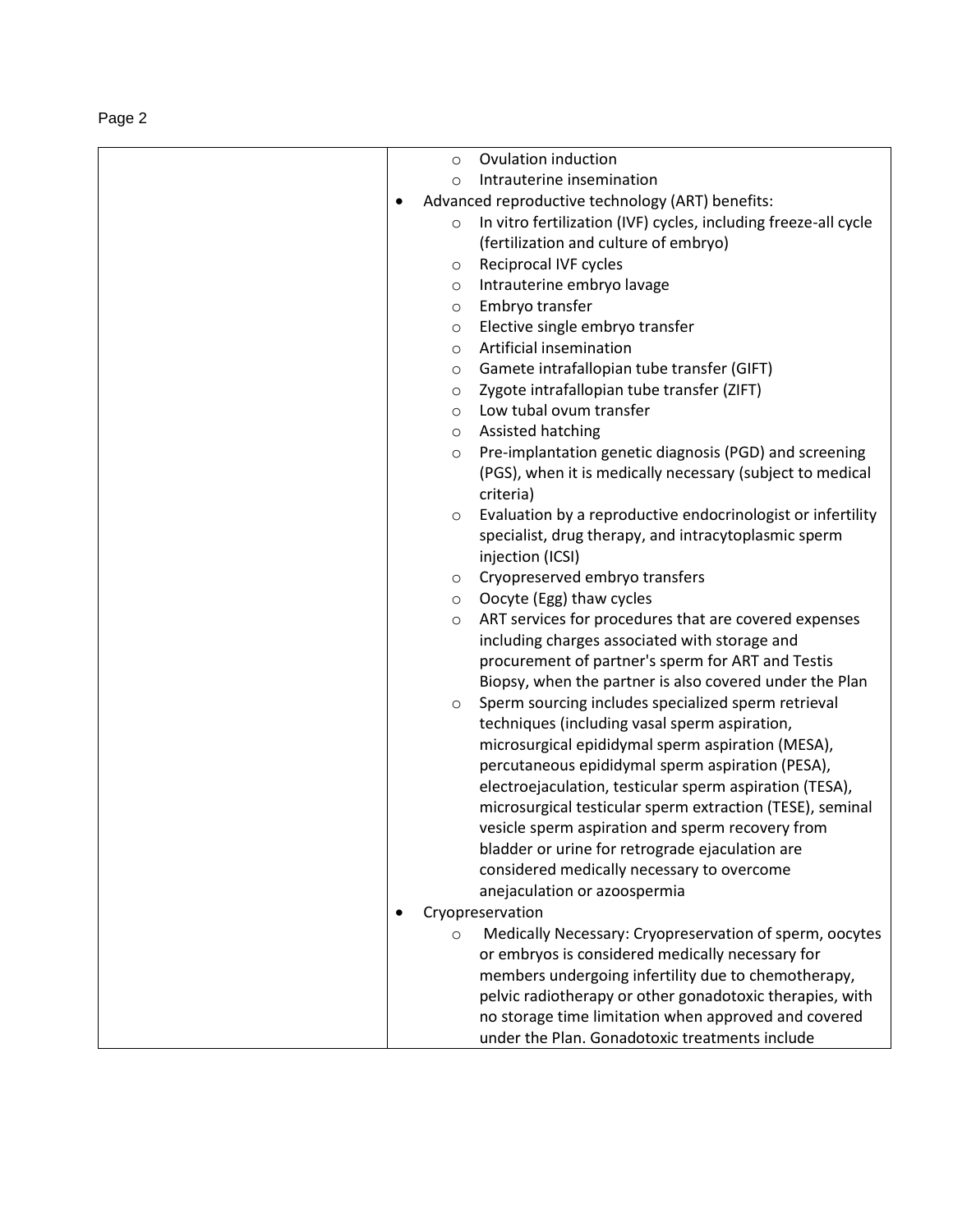|                                                                                                                                                                                         | chemotherapy, radiation, conditions, and surgical<br>resection (for treatment of disease or gender affirmation<br>treatment<br>For IVF: All cryopreservation services are provided for<br>$\circ$<br>members undergoing IVF<br>Elective: Cryopreservation of oocytes (commonly referred<br>$\circ$<br>to as egg freezing) when being done electively and not for<br>medical reasons is covered (see question 9 for storage<br>limitations) |
|-----------------------------------------------------------------------------------------------------------------------------------------------------------------------------------------|--------------------------------------------------------------------------------------------------------------------------------------------------------------------------------------------------------------------------------------------------------------------------------------------------------------------------------------------------------------------------------------------------------------------------------------------|
| 7. Are pre-implementation<br>genetic screening (PGS) and<br>pre-implementation genetic<br>diagnosis (PGD) covered?                                                                      | Yes, but they are subject to medical criteria. Please contact your<br>$\bullet$<br>Citi Health Concierge for details on if your situation qualifies                                                                                                                                                                                                                                                                                        |
| Does the Plan cover charges<br>8.<br>for storing cryopreserved<br>embryos or eggs?                                                                                                      | The Plan covers charges for the storage of cryopreserved<br>$\bullet$<br>embryos or eggs for the first year. Storage of cryopreserved<br>embryos or eggs after the first year is not covered unless<br>medically necessary<br>Storage of sperm is not covered unless medically necessary<br>$\bullet$                                                                                                                                      |
| Does the Plan cover the cost<br>9.<br>for a Citi member to donate<br>eggs or sperm?                                                                                                     | No<br>$\bullet$                                                                                                                                                                                                                                                                                                                                                                                                                            |
| 10. Does the Plan cover the cost<br>associated with a Citi member<br>who intends to be a surrogate<br>for a non-covered person?                                                         | <b>No</b><br>$\bullet$                                                                                                                                                                                                                                                                                                                                                                                                                     |
| 11. Does the Plan cover the<br>purchase and storage of a<br>donor sperm or egg?                                                                                                         | No<br>$\bullet$                                                                                                                                                                                                                                                                                                                                                                                                                            |
| 12. If I am a male in a same-<br>gender relationship, and my<br>spouse/partner and I are<br>starting a family via surrogacy,<br>what services are covered<br>under the Plan?            | The fertilization and culture of an embryo using a covered<br>$\bullet$<br>person's sperm is covered<br>As noted above, the purchase of a donor egg and surrogacy costs<br>are not covered                                                                                                                                                                                                                                                 |
| 13. If I am a female in a same-<br>gender relationship, and my<br>spouse/partner and I are<br>starting a family via fertility<br>benefits, what services are<br>covered under the Plan? | Cryopreservation, comprehensive fertility services and advanced<br>$\bullet$<br>reproductive technology (ART) benefits are covered<br>As noted in Q&A 11, the purchase and storage of donor sperm<br>٠<br>are not covered                                                                                                                                                                                                                  |

Page 3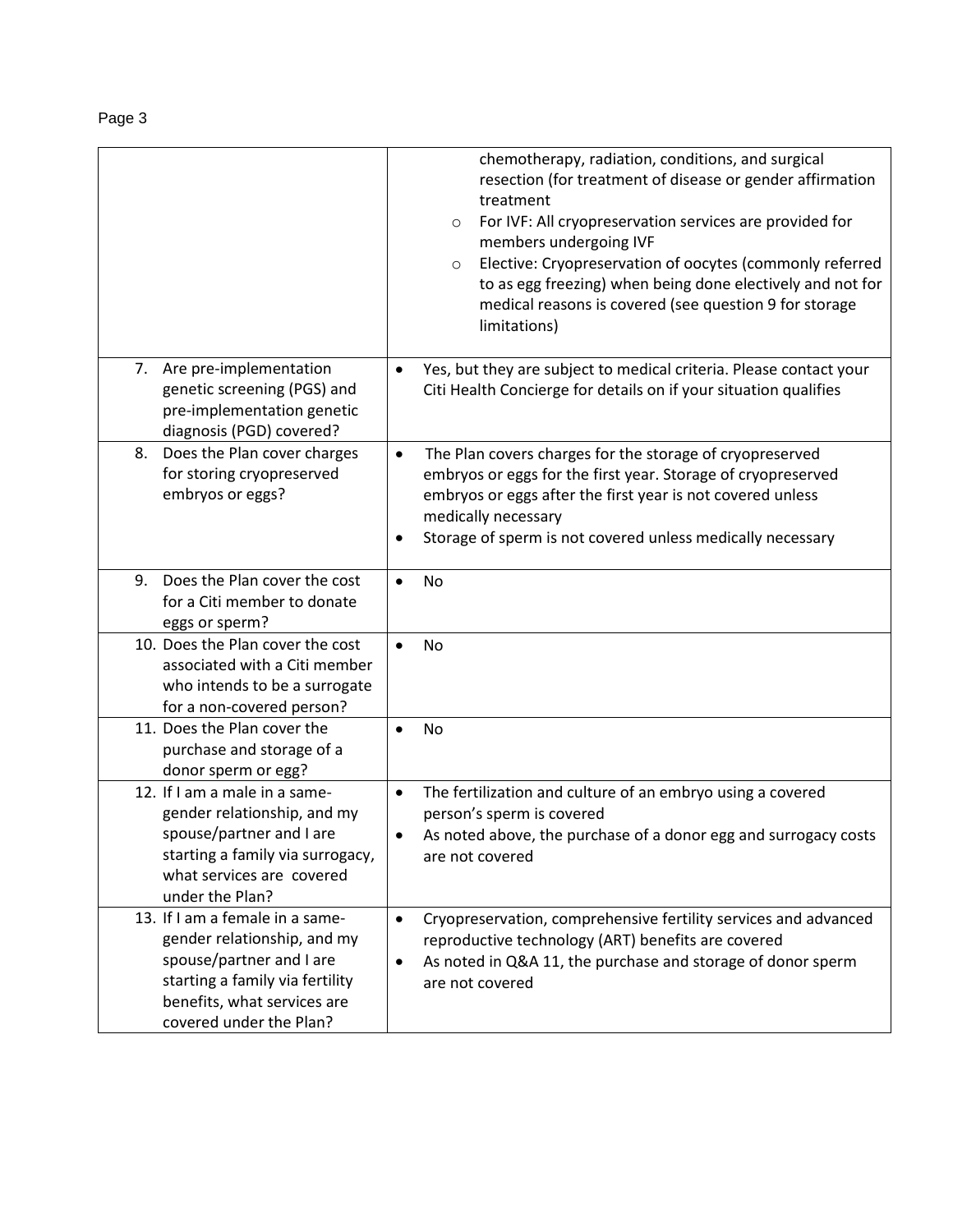Page 4

| 14. If I am a gender non-binary                            | The fertilization and culture of an embryo using a covered<br>$\bullet$      |
|------------------------------------------------------------|------------------------------------------------------------------------------|
| person in a relationship with                              | person's sperm is covered                                                    |
| another gender non-binary                                  | The purchase of a donor egg and surrogacy costs are not covered<br>$\bullet$ |
| person, and we are starting a                              | Cryopreservation, comprehensive fertility services, and advance<br>$\bullet$ |
| family via surrogacy or                                    | reproductive technology (ART) benefits are covered                           |
| through fertility treatments,<br>what is covered under the | The purchase and storage of donor sperm are not covered<br>$\bullet$         |
| medical plan?                                              |                                                                              |

## Adoption/Surrogacy

| 15. Does Citi provide an<br>adoption/surrogacy benefit? | Citi offers an Adoption and Surrogacy Assistance Program<br>$\bullet$<br>This program provides a benefit up to a lifetime maximum of<br>$\bullet$<br>\$30,000 per family to help reimburse certain expenses in the<br>adoption of a child or a surrogacy parenting arrangement                                                                                                                                                                                                                                                                                                                                                                                                                                                                                                                    |
|---------------------------------------------------------|---------------------------------------------------------------------------------------------------------------------------------------------------------------------------------------------------------------------------------------------------------------------------------------------------------------------------------------------------------------------------------------------------------------------------------------------------------------------------------------------------------------------------------------------------------------------------------------------------------------------------------------------------------------------------------------------------------------------------------------------------------------------------------------------------|
| 16. What expenses are eligble for<br>reimbursement?     | Eligible expenses include:<br>$\bullet$<br>Adoption agency and placement fees<br>$\circ$<br>Adoption-related travel (including lodging)<br>$\circ$<br>Legal and court fees associated with the adoption or<br>$\circ$<br>surrogacy<br>Temporary foster care expenses during the adoption<br>$\circ$<br>process<br>Medical expenses not otherwise covered by any medical<br>$\circ$<br>plan associated with the adoption surrogacy<br>Other expenses that are:<br>$\circ$<br>Directly related to, and the principal purpose of<br>which is for, the legal adoption of an Eligible Child<br>by an eligible employee, or surrogacy; and<br>Not incurred in violation of federal, state, local or<br>٠<br>provincial law; and<br>Not reimbursed by another source (e.g., grants,<br>another employer) |
| 17. What expenses are ineligible<br>for reimbursement?  | Ineligible expenses include:<br>$\bullet$<br>Medical examination fees for the adoptive parents<br>$\circ$<br>Cost of personal items such as clothing and food for<br>$\circ$<br>either parents or child<br>Egg or sperm donation<br>$\circ$<br>Embryo adoption<br>$\circ$<br>Expenses incurred prior to eligibility under this Program<br>$\circ$                                                                                                                                                                                                                                                                                                                                                                                                                                                 |